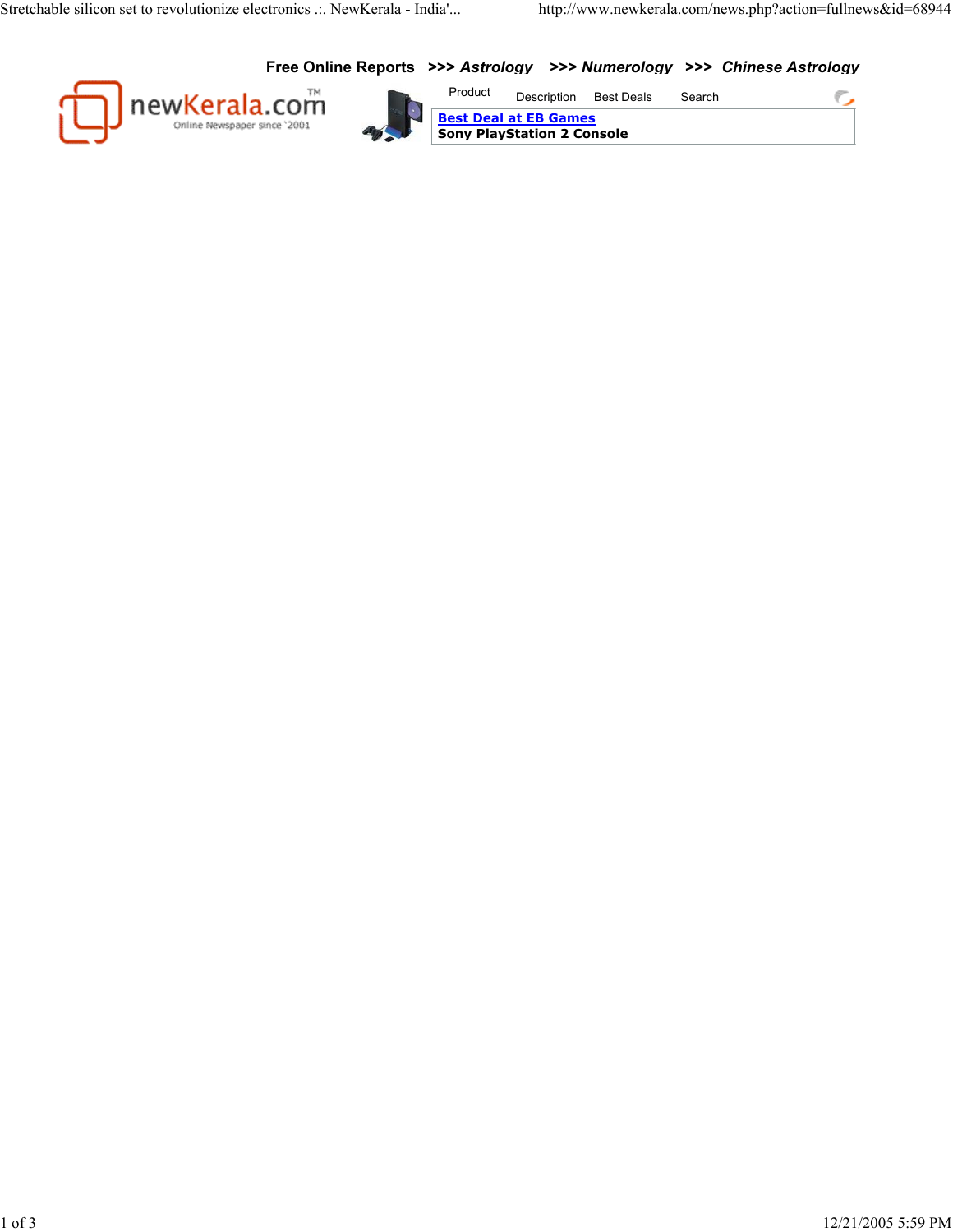### ---> News

- Kerala News
- India News
- World News
- **Business News**
- Bollywood News ٠
- Hollywood News
- **Sports News**
- Health News  $\Phi$  .
- Technology News
- Travel News

### $\rightarrow$  General

- Kerala Recipes
- Photo Gallery
- ٠ Malayalam Songs
- Email
- Kerala Info ٠
- Kerala Travel

### Ads by Google

### **Online Shopping**



**Plasma Treatment Systems** Atmospheric plasma systems for medical/aerospace/industia use www.tri-star-technologies.com

Ads by Goooooogle

**Stretchable silicon set to revolutionize electronics**

**Atmospheric Plasma** for surface treatment, cleaning, nanotechnology, etching, deposition surfxtechnologies.com

## **SUPERSiC Silicon**

**Carbide** Beryllium Replacement. Optics & structures. Design flexibility. www.poco.com

### **Metal Finishing**

Polishing, Lapping, Fine Grinding, Diamond Machining, Metrology. www.ensurfin.com

# **Wafer Manufacturing**

**Tools** Clean, Strip, Etch, Plate, Develop Restored Semitool Processing Tools www.Rhetechinc.com

**Home > News > Technology News ⊠ Send To Friend** Posted on 17 Dec 2005 # ANI  $\overline{2P}$  Post your comment

# **Stretchable silicon set to revolutionize electronics**

Washington: Stretchable silicon could be the next wave in electronics, with University of Illinois researchers developing a fully stretchable form of single-crystal silicon with micron-sized, wave-like geometries that can be used to build high-performance electronic devices on rubber substrates.

"Stretchable silicon offers different capabilities than can be achieved with standard silicon chips," said John Rogers, co-author of **study** published in the journal <u>Science</u>.

Functional, stretchable and bendable electronics could be used in applications such as sensors and drive electronics for integration into artificial muscles or biological tissues, structural *monitors* wrapped around aircraft wings, and conformable skins for integrated robotic sensors.

To create their stretchable silicon, the researchers begin by fabricating devices in the geometry of ultrathin ribbons on a silicon wafer using procedures similar to those used in conventional electronics. Then they use specialized etching techniques to undercut the devices. The resulting ribbons of silicon are about 100 nanometers thick - 1,000 times smaller than the diameter of a human hair.

In the next step, a flat rubber substrate is stretched and placed on top of the ribbons. Peeling the rubber away lifts the ribbons off the wafer and leaves them adhered to the rubber surface. Releasing the **stress** in the rubber causes the silicon ribbons and the rubber to buckle into a series of well-defined waves that resemble an accordion.

"The resulting system of wavy integrated device elements on rubber represents a new form of stretchable, high-performance electronics. The amplitude and frequency of the waves change, in a physical mechanism similar to an accordion bellows, as the system is stretched or